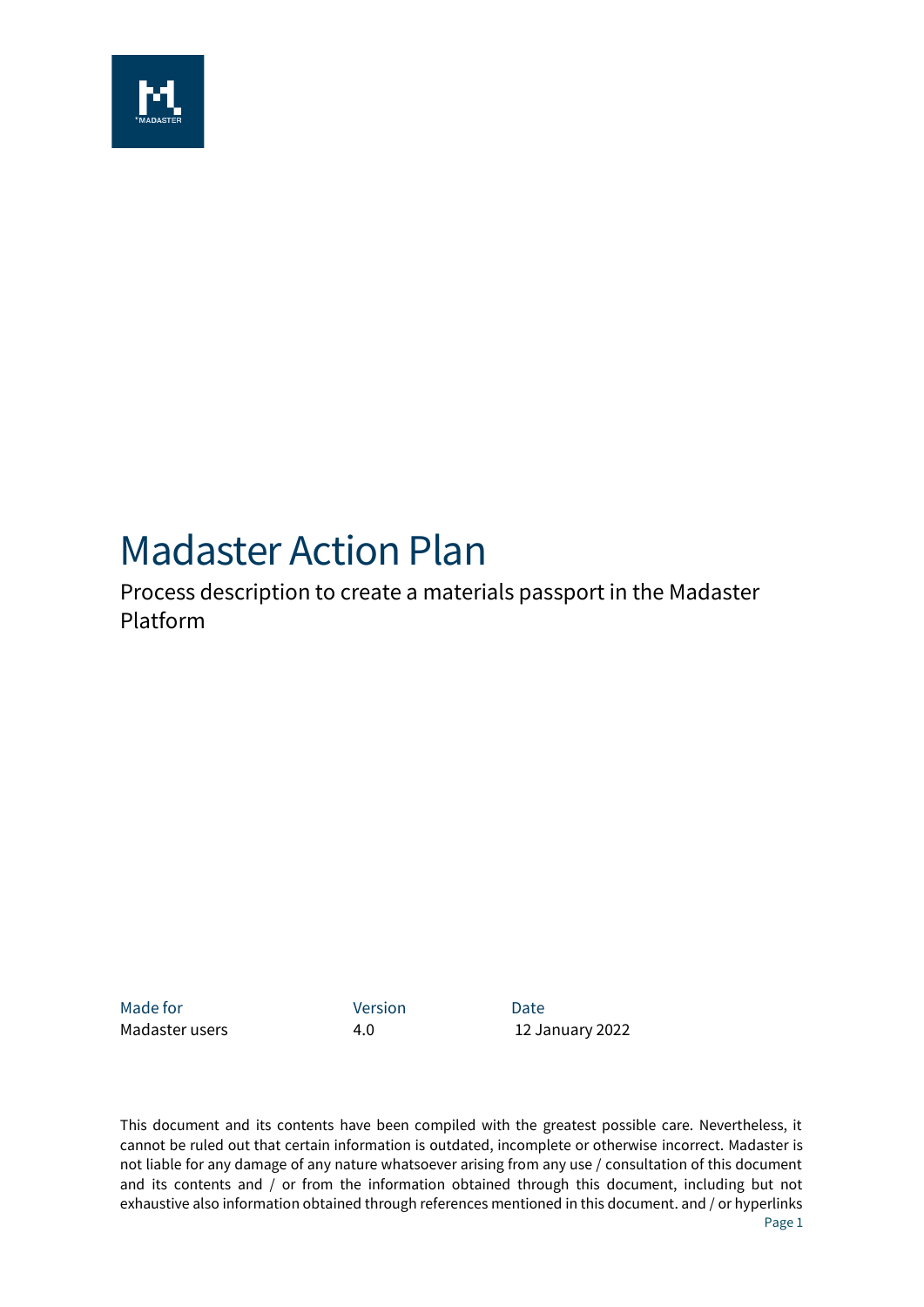# Table of Contents

| Step 1- |                                                                             |  |
|---------|-----------------------------------------------------------------------------|--|
| Step 2- |                                                                             |  |
|         |                                                                             |  |
| 2.1     | Scenario A. New building Starting point: BIM-model (3D) available           |  |
| 2.2     | Scenario B. Existing building Starting point: CAD drawings (2D) available 8 |  |
| 2.3     | Scenario C. Existing building Starting point: no information available 9    |  |
|         |                                                                             |  |
|         |                                                                             |  |
| Step 3- |                                                                             |  |
| Step 4- |                                                                             |  |
| Step 5- |                                                                             |  |
| Step 6- |                                                                             |  |
| Step 7- |                                                                             |  |
| Step 8- |                                                                             |  |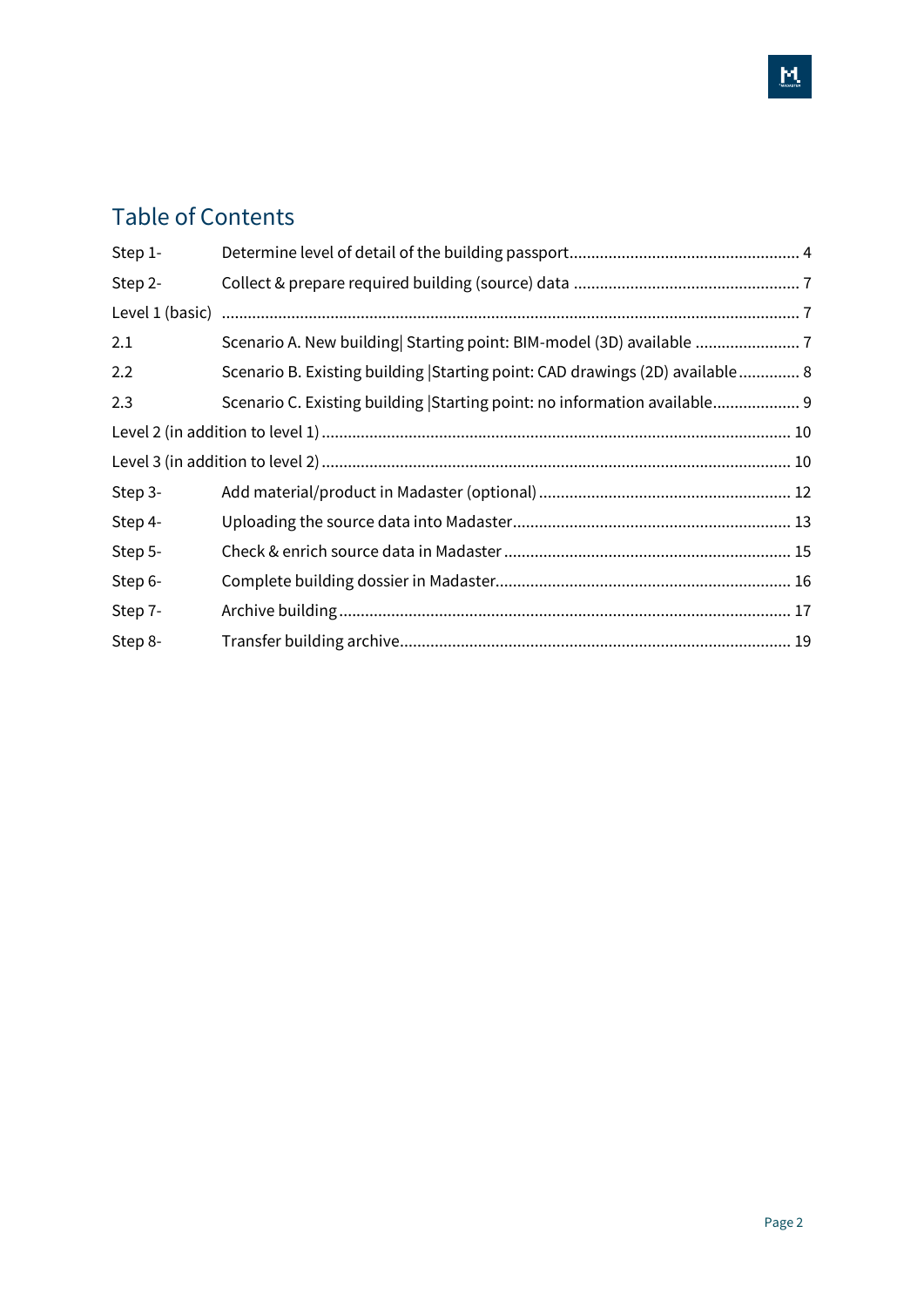### Madaster action plan for materials passport

This document describes the necessary process steps that lead to the delivery of a materials passport in the Madaster platform (hereinafter referred to as "building passport"). In addition, for more detailed information, various sections of this document refer to pre-existing Madaster documentation as needed.

In general, the following steps are distinguished:

- 1. Determine the level of detail of the building passport to be drawn up.
- 2. Collection and preparation of the required building information (source data).
- 3. Uploading the source data into the Madaster Platform.
- 4. Checking and enriching the source data in the Madaster Platform.
- 5. Complete building dossier (incl. building passport) in the Madaster Platform.
- 6. Transfer building dossier to property owner in the Madaster Platform (Enterprise licence holder)

These steps are further explained in the following chapters.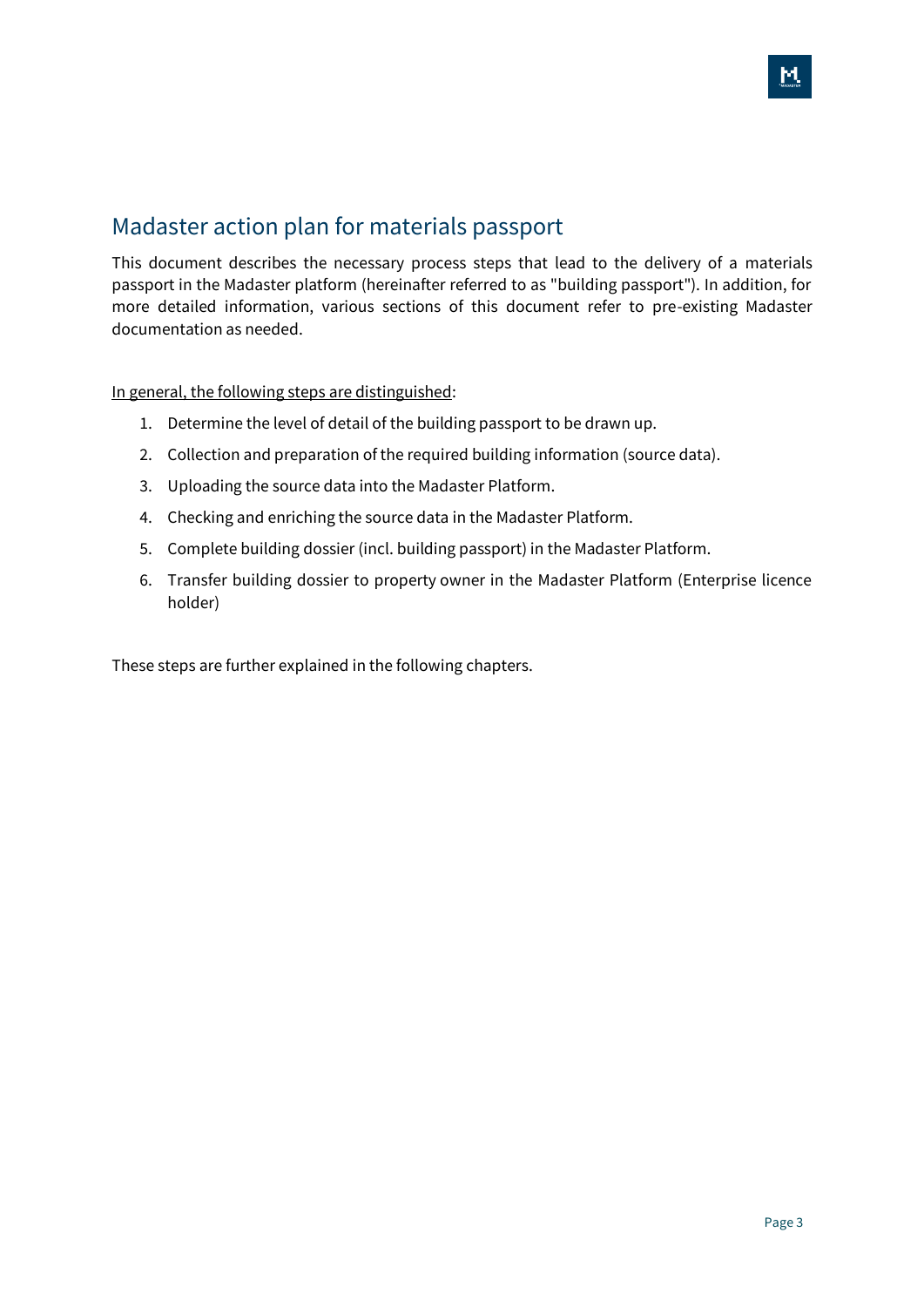### <span id="page-3-0"></span>Step 1- Determine level of detail of the building passport

To register a new or existing building in Madaster, information (data) is required from this building. The more extensive this data is available (input), the more detailed the report (output) is shown in the Madaster platform and specifically in the building passport. It is therefore recommended to determine the purpose of the building passport before collecting data and to determine based on:

- <span id="page-3-1"></span>1. Which level of detail of the building passport is (ultimately) desired?
- <span id="page-3-2"></span>2. Which building shells ("building layers") must be incorporated in the building passport?
- <span id="page-3-3"></span>3. The level of detail of the requested building layers.

Ad[.1 Which level of detail of the building passport is \(ultimately\)](#page-3-1) desired?

A building passport in Madaster can be roughly elaborated on three levels, with the higher level always building on the directly underlying level (see figure 1). There is always the option to stop at a specific level and then move on to the next level later. These three levels are briefly explained below.

At <u>level 1</u>, the building passport aims to reflect the materials used in a building and as such provides insight into the quantities of materials used, where these materials are in the building and what their financial (residual) value is. At this level, no insight is obtained into the products used in the building and their underlying circular properties (including the degree of reuse, recycling, detachability, etc.). As a result, insufficient insight can be given at this level into the circularity score (Madaster Circularity Index) of the building.

Level 1 contains the minimum guidelines that form the starting point and provide insight into the steps to be taken and the source information to be collected to initiate a basic building registration in Madaster (see section "Level 1 - Madaster source information").

At level 2, the purpose of the building passport is, in addition to providing insight into the materials used and quantities thereof, also to provide insight into products (including their material composition), which are incorporated in the building and their location (building layer) in the building. In Madaster a distinction is made between four different types of products: volume, surface, length & pieces products. Based on this additional perspective, the building passport makes it clearer which products have been used in the building (including numbers) and, in contrast to materials, these can potentially be "reused" at a higher level.

Even though the product basis is formed at level 2, still insufficient insight is obtained at this level into the degree of circularity of the building, because the circular properties of the materials and products used are still largely lacking.

At level 3, the purpose of the building passport is to obtain insight into the circularity score of the building to be registered (in addition to the display of materials and products used). This is done by enriching the materials and products with circular data. This is the most detailed and comprehensive version of the building passport in Madaster.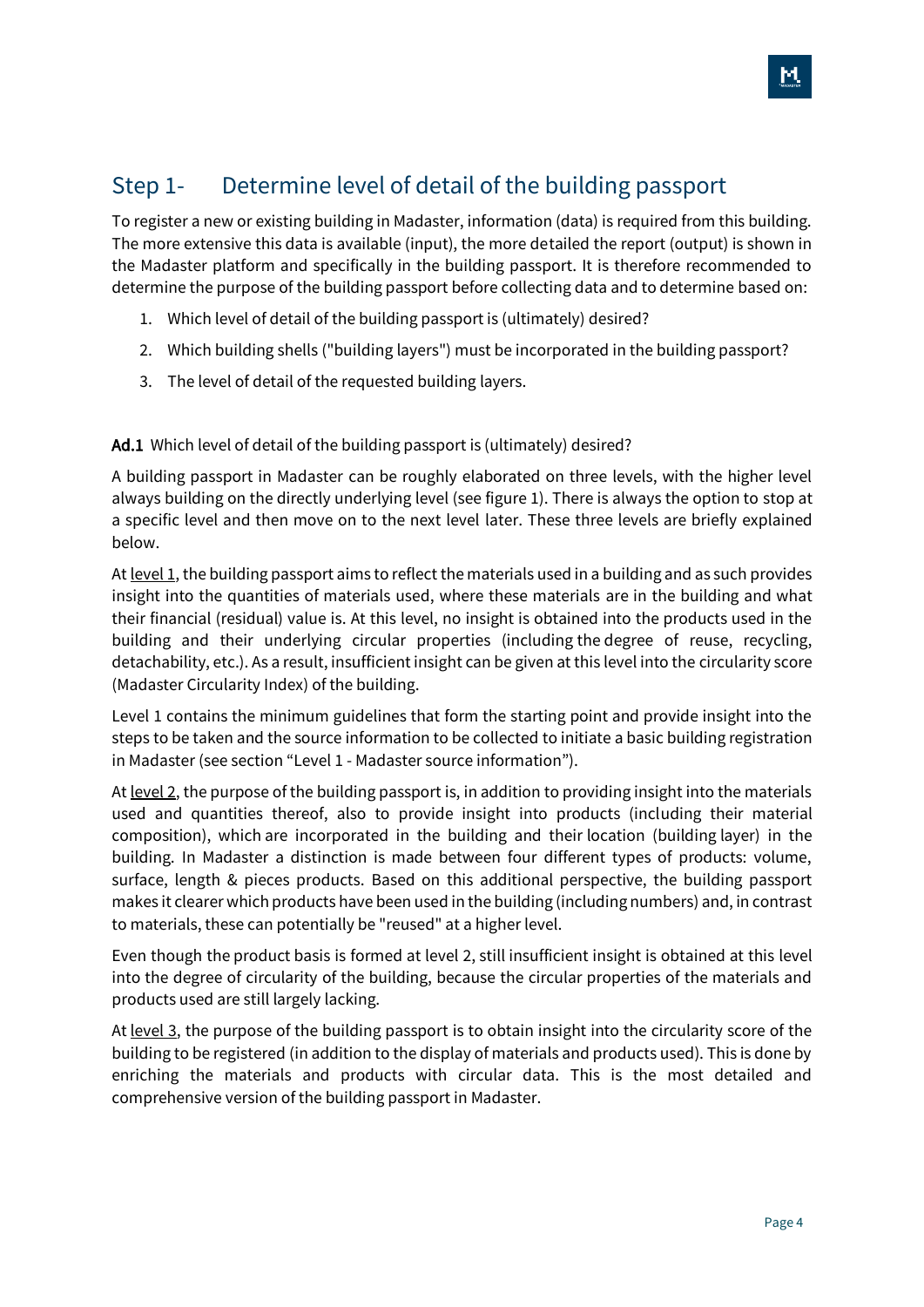

*Picture 1: Elaboration levels of the Madaster building passport.*

Ad[.2 W](#page-3-2)hich building shells ("building [layers"\) must be incorporated in the building passport?](#page-3-2)

A building is composed of distinctive "shells" ("shearing layers") that each have their own function and lifespan. The materials and products used in the building are categorized in the Madaster platform and assigned (by means of a classification code, e.g., OmniClass table 21) to various building shells. In this way, the location of materials and products in the building also becomes clear. In addition to architectural and constructional elements, Madaster also has the option to classify technical services (installations), interior and elements in the vicinity of the building.



*Picture 2: Building layers in Madaster (model of Steward Brand).*

Ad[.3 The level of detail of the requested building](#page-3-3) layers.

A building can be modelled in different levels of detail. This is expressed in a standard, namely: Levels of Detail (LOD).



*Picture 3: Levels of Detail (LOD).*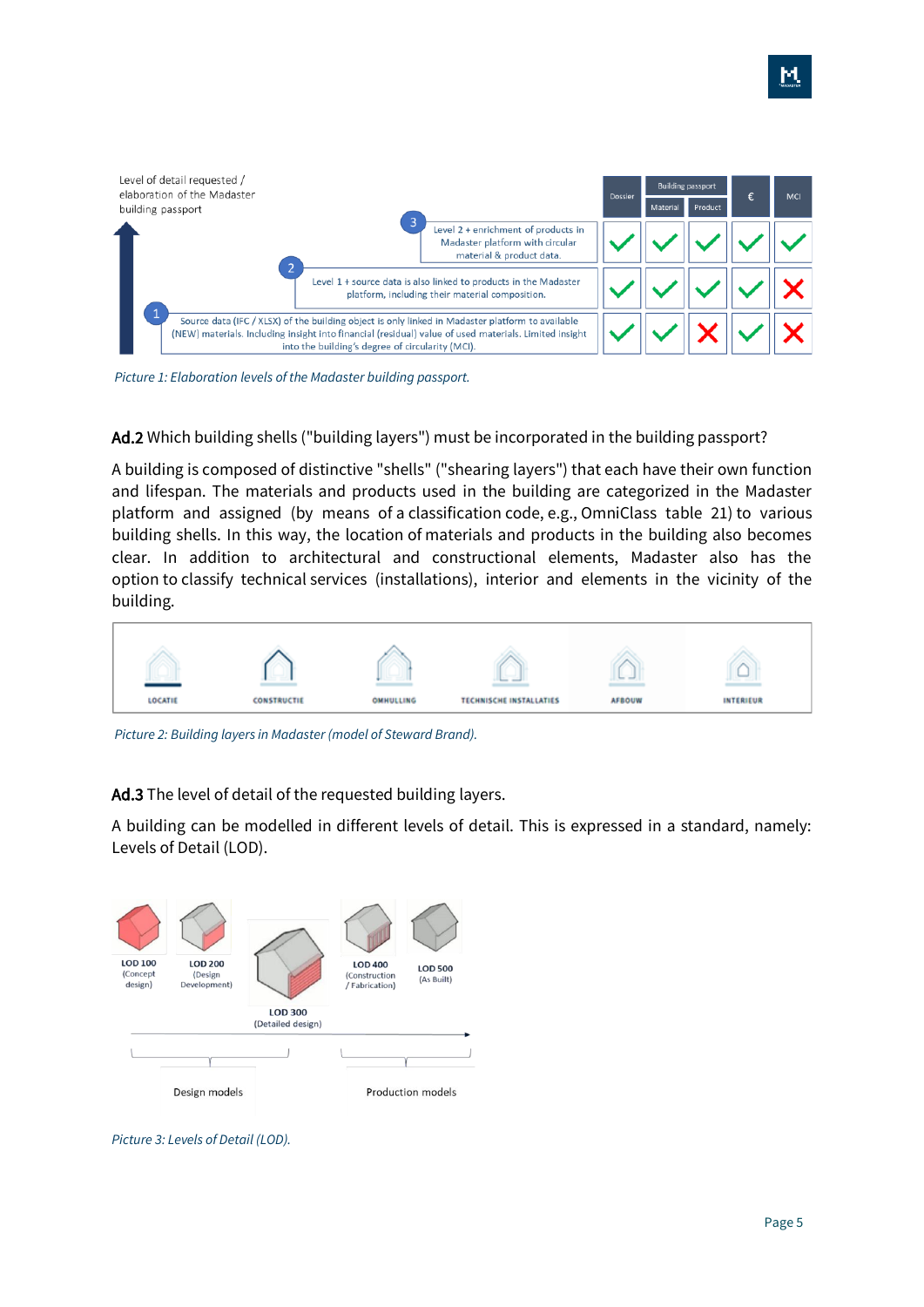During a BIM process a distinction can be made between 'design' models (elaborated by architectural, construction and installation consultants) and 'production' models (elaborated by installers and suppliers). Many parts of the building are elaborated during the construction phase in both the design and production model. However, not all parts are developed by a supplier. It is therefore recommended to choose early in the process for which parts what model will be used. For a solid building passport in Madaster, design models should ideally be developed at a minimum LOD 300 level<sup>\*1</sup>. To avoid duplication in the Madaster platform, it is not recommended to eventually activate a design and production model in Madaster for the same building components. Production models often contain specific information and often better represent the actual built situation. It is therefore preferable to eventually use as many production models as possible.

#### For more information refer to:

[Madaster Circularity](https://docs.madaster.com/nl/en/) Indicator explained – how is the degree of circularity in Madaster calculated?

 $1$  Objects are materialized and accurate in terms of quantities, dimensions, shape, location and orientation. Non-geometric information can be linked to objects.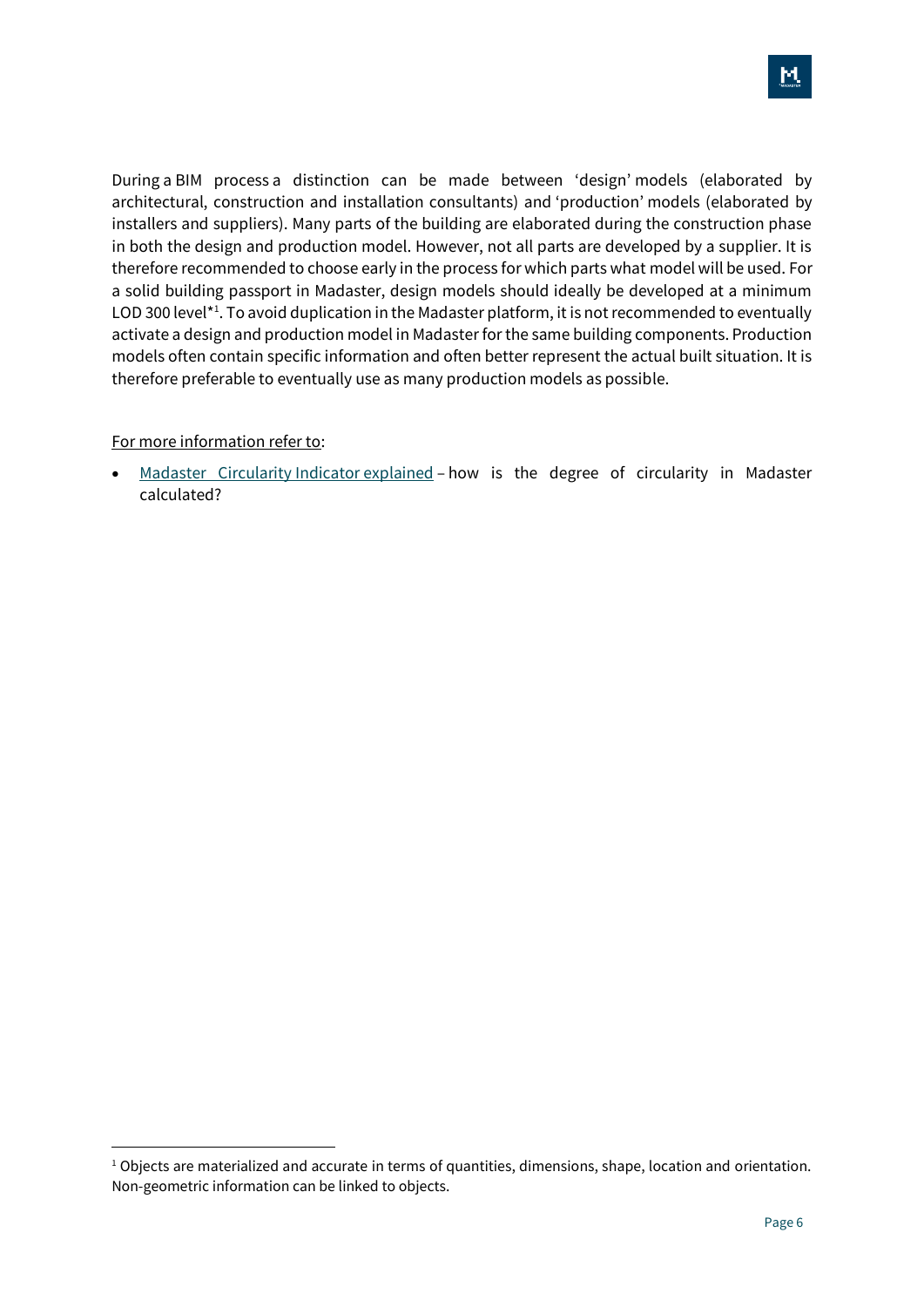# <span id="page-6-0"></span>Step 2- Collect & prepare required building (source) data

The Madaster platform can handle two types of source data<sup>2</sup>; namely: (1) an IFC file (based on a 3D / BIM model) and (2) a Madaster Excel template (if no 3D / BIM model of the building is available). These source files (IFC and Excel) are automatically validated upon import into Madaster for completeness in terms of material description, classification code and geometric data.

Building information (source data) must then be collected and processed in response to the desired level of detail of the building passport to be delivered (see step 1). Below is explained per level (1, 2 & 3), whereby the higher level always builds on the directly underlying level, which data is required and desired.

<span id="page-6-1"></span>Level 1 (basic): Representation of the materials used in a building in terms of quantities, location and their financial (residual) value.

The scenarios A, B & C below are your starting point in collecting the required building information and each provide insight into the necessary and desired source data and how to prepare them for use in the Madaster Platform. Regardless of the selected scenario, a material passport can be generated at least at level 1 in Madaster.



*Picture 4: Starting point building scenarios.*

#### <span id="page-6-2"></span>2.1 Scenario A. New building Starting point: BIM-model (3D) available Necessary source data:

- 1. An IFC file (based on a 3D model) of the architectural, construction and technical services of the building modelled at a minimum LOD 300 level.
- 2. This IFC file applies to the [BIM Basic IDM,](https://www.bimloket.nl/documents/BIM_basis_ILS_v1_0_ENG.pdf) ideally each element contains the following information:

<sup>&</sup>lt;sup>2</sup> Data of the building in terms of applied materials / products, classification codes and geometric properties based on which the Madaster platform can provide insight into a building passport, financial (residual) value and circular value.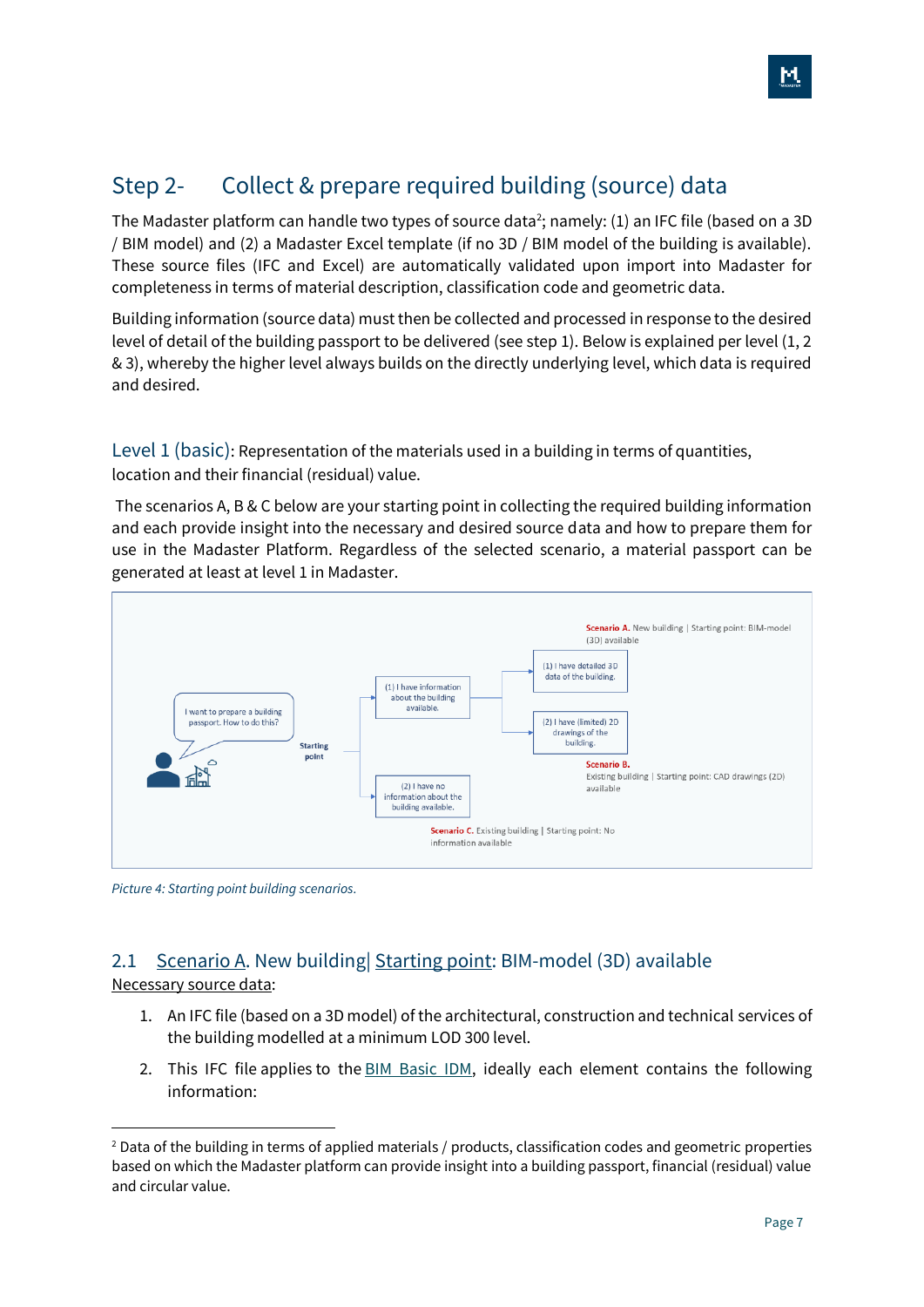- a. Material description: provides insight into the materials used in the building.
- b. Classification coding: provides insight into the location of used materials / products in the building.
- c. Geometric properties: provides insight into quantities of materials / products used in the building.
- 3. This IFC file contains elements whose material description (see 2a) is as much as possible automatically validated with and linked to the available materials list in the Madaster database. This can be accomplished by including the [exact material description of the](https://docs.madaster.com/files/Madaster%20Materiaal%20Lijst%202019%20NL%20UK.xlsx)  [Madaster database](https://docs.madaster.com/files/Madaster%20Materiaal%20Lijst%202019%20NL%20UK.xlsx) in the material description of each element in the IFC file.

IFC files can be checked regarding the minimum guidelines (BIM Basic IDM) using so-called "IFC checkers" such as Solibri and / or BIM-Collab Zoom. The latter (free) application also features "Madaster smart views", which make it easy to visually validate the parameters of Madaster and / or the BIM Basic ILS before uploading the source file into Madaster. These IFC checkers can also be used to check for duplications in the available models.

#### Desired source data:

• Building (engineering) specification information provides insight into the materials and products used.

#### For more information refer to:

- [Madaster IFC import process](https://docs.madaster.com/nl/en/) how to correctly prepare the IFC file?
- [Madaster IFC export manual](https://docs.madaster.com/nl/en/) how to correctly export the IFC file from a CAD application?
- [Madaster BIM requirements](https://docs.madaster.com/nl/en/) what BIM guidelines to take into consideration?
- [BIMCollab Zoom application](https://docs.madaster.com/nl/en/) how to check the quality / completeness of the IFC file?

### <span id="page-7-0"></span>2.2 Scenario B. Existing building Starting point: CAD drawings (2D) available

#### Necessary source data:

- 1. 2D drawings of (parts of) the structure, skin and space plan of the building.
- 2. Based on this, a 3D model can be created<sup>3</sup> for the structure, skin and space plan of the building \* at a minimum LOD 300 level that meets the BIM Basic IDM standard (whereby each element ideally contains a material allocation, classification code and geometric data). This model should eventually be exported to IFC file format.

<sup>&</sup>lt;sup>3</sup> Activity can be performed by an affiliated Madaster Service Partner.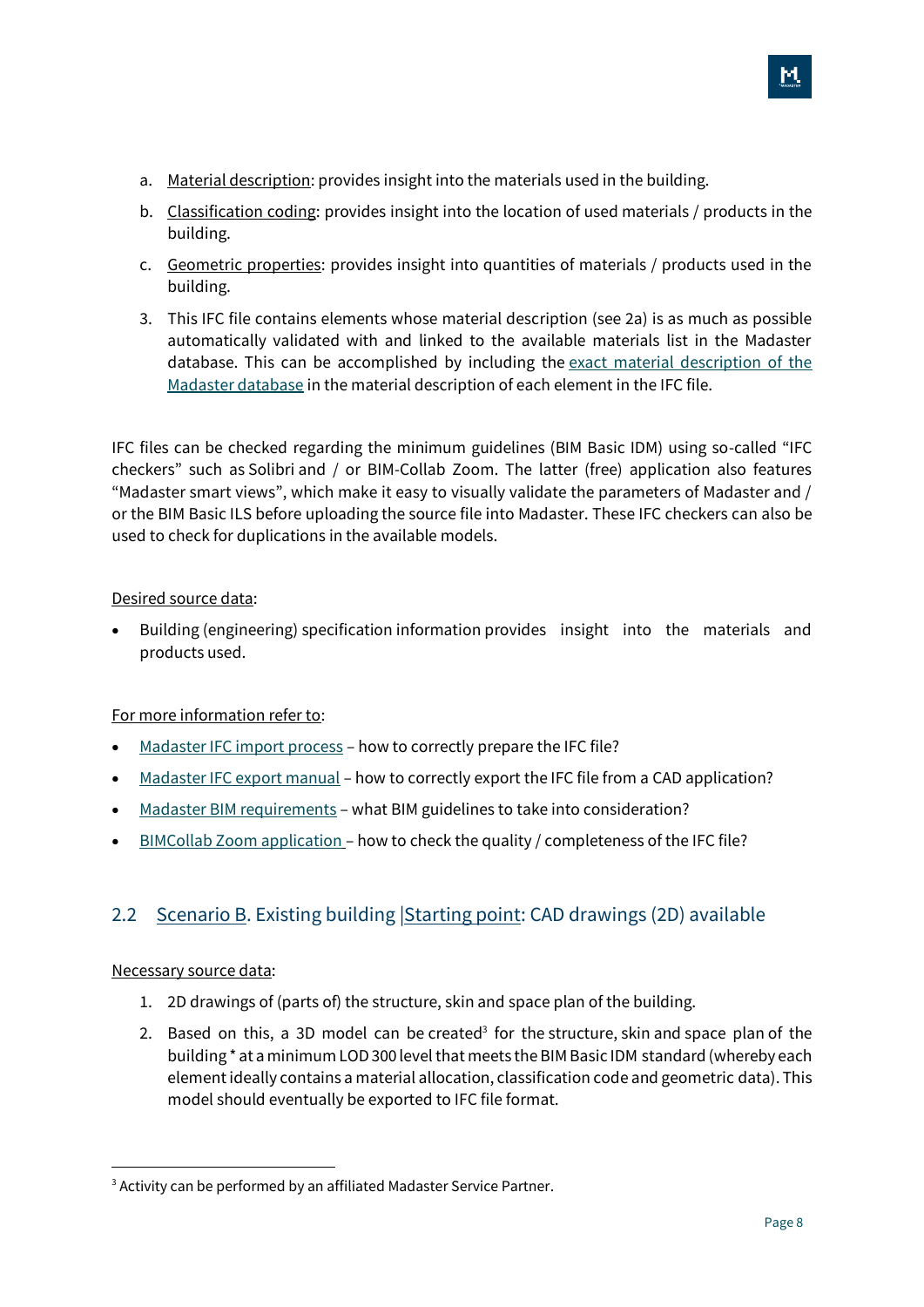3. This IFC file contains elements whose material description is as much as possible automatically validated with and linked to the available materials list in the Madaster database. This can be accomplished by including the [exact material description of the](https://docs.madaster.com/nl/en/)  [Madaster database](https://docs.madaster.com/nl/en/) in the material description of each element in the IFC file.

#### Desired source data:

- Building (engineering) specification information: provides insight into the materials and products used.
- A filled in Madaster Excel Template ("Material Import Template.xlsx") to register the used materials and products from the other building shells (site, services, interior) of which information on the drawings is incomplete<sup>4</sup>.
- This Madaster Excel template contains elements whose material description is as much as possible automatically validated with and linked to the available materials list in the Madaster database. This can be accomplished by including the [exact material description](https://docs.madaster.com/nl/en/)  [of the Madaster database](https://docs.madaster.com/nl/en/) in the material description of each element in the Madaster Excel template.

#### For more information refer to:

- [Madaster IFC import process](https://docs.madaster.com/nl/en/) how to correctly prepare the IFC file?
- [Madaster IFC export manual](https://docs.madaster.com/nl/en/) how to correctly export the IFC file from a CAD application?
- [Madaster BIM requirements](https://docs.madaster.com/nl/en/) what BIM guidelines to take into consideration?

#### <span id="page-8-0"></span>2.3 Scenario C. Existing building Starting point: no information available

#### Necessary source data:

- 1. A filled in Madaster Excel Template ("Material Import Template.xlsx") to register the used materials and products of the building shells (site, structure, skin, space plan, services and interior) as completely and in detail as possible <sup>5</sup>.
- 2. This Madaster Excel template contains elements whose material description is as much as possible automatically validated with and linked to the available materials list in the Madaster database. This can be accomplished by including the [exact material description](https://docs.madaster.com/nl/en/)  [of the Madaster database](https://docs.madaster.com/nl/en/) in the material description of each element in the Madaster Excel template.

<sup>4</sup> A material inventory in the building may need to be performed by an affiliated Madaster Service Partner to obtain this source information.

<sup>5</sup> A material inventory in the building may need to be performed by an affiliated Madaster Service Partner to obtain this source information.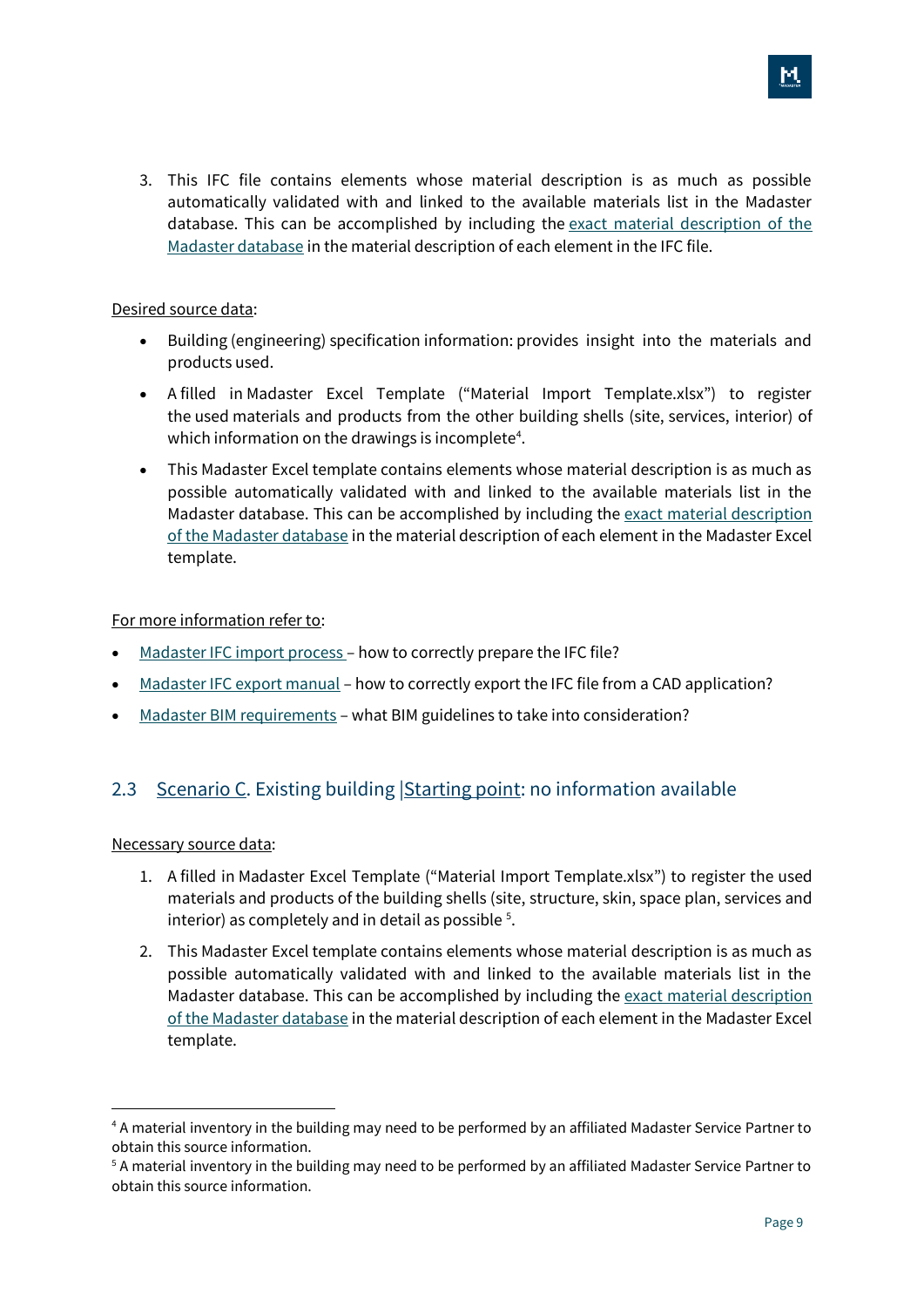#### Desired source data:

• Building (engineering) specification information: provides insight into the materials and products used.

<span id="page-9-0"></span>Level 2 (in addition to level 1): insight into products (incl. their material composition) that have been used in the building and their location (building layer).

Please note: this section is only relevant if in step 1 ("Determining the level of the building passport") it has been decided to elaborate the building passport for the building at level 2 or 3.

For a more accurate building passport (and ultimately higher level of product reuse), it is recommended to link as many elements of the source file as possible to a product in Madaster. As a condition, the product to be linked must be available in the Madaster database.

Even though more and more data of construction products is becoming available in the Madaster database, it is possible that products used in the relevant building are not yet included in the Madaster database. To link these elements from the source file with products in Madaster, the Madaster platform offers the user the opportunity to add products themselves, including the material composition. In this way, in addition to the generic data set available to every user, an "account specific" product library is also built directly in the Madaster platform. This library can be used again when registering each successive building in Madaster.

#### Necessary source data:

• Overview of products used in the building, including material composition and ratio (expressed in percentage of volume).

#### Desired source data:

• Building (engineering) specification information: provides insight into the materials and products used.

#### For more information refer to:

• Madaster manual [How to add products](https://docs.madaster.com/files/Madaster_Manual_Add_Products_v1.0.pdf) - how to add products in Madaster.

<span id="page-9-1"></span>Level 3 (in addition to level 2): Display of the degree of circularity of the building to be registered.

Please note: this section is only relevant if in step 1 ("Determining the level of the building passport") it has been decided to elaborate the building passport for the building at level 3.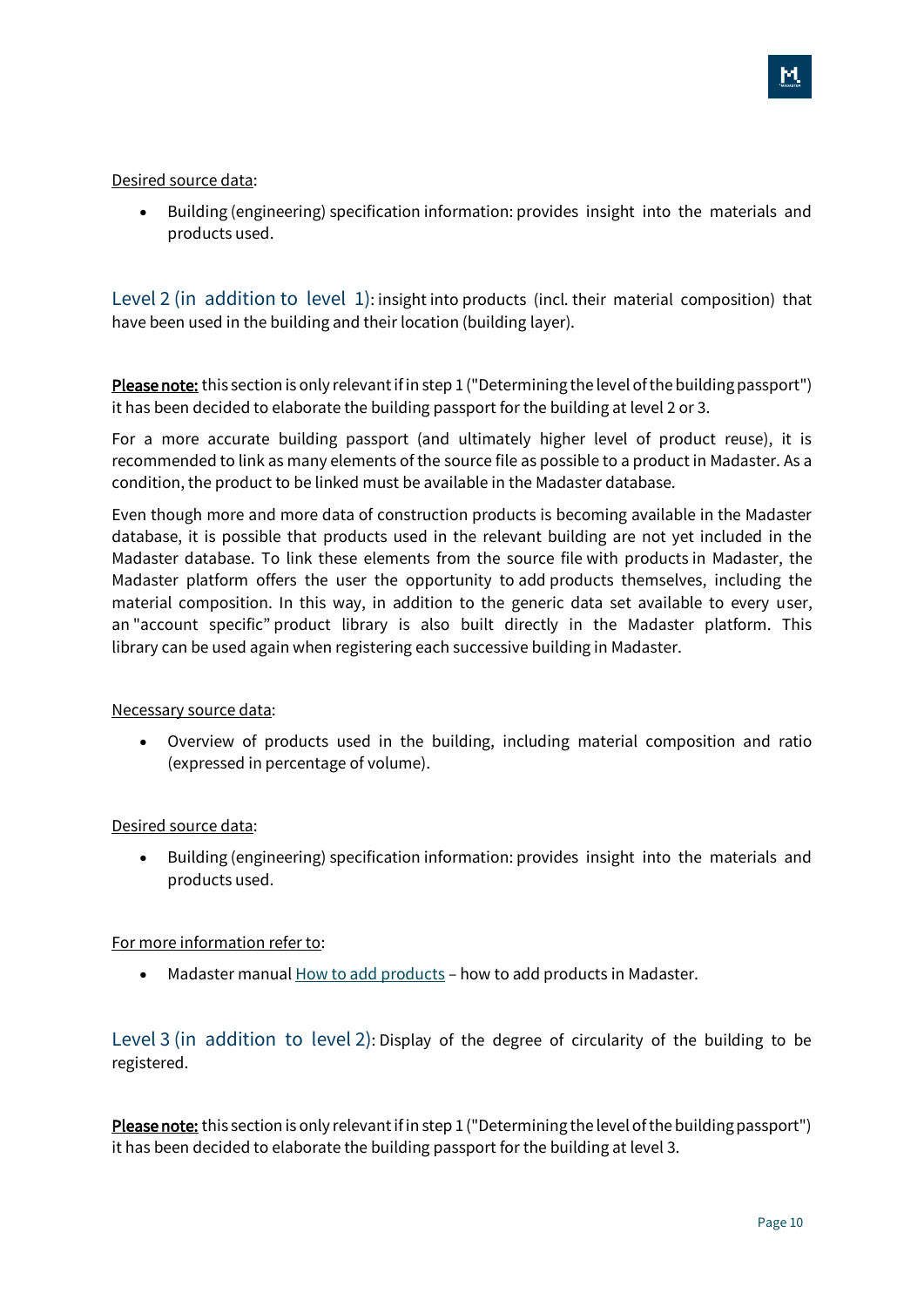At the highest and most detailed elaboration level within Madaster, insight is also gained into the degree of circularity of the building to be registered, using the Madaster Circularity Indicator (MCI<sup>6</sup>). This is expressed on the "Circularity" tab in the Madaster platform in a percentage between 0% (non-circular) and 100% (fully circular). This insight is mainly achieved by enriching the products presented in Madaster, as described in the previous paragraph ("Level 2 - Madaster products"), with circular data in the areas of:

- Use of raw materials (in the Construction phase) whereby the ratio is assumed between "new" and "recycled, reused or rapidly renewable" raw materials. Objective: use 100% non-virgin materials.
- Expected lifespan (in the Use phase) whereby the expected lifespan of the products that are used are compared with the average lifespan of comparable products. Objective: use > 100%.
- Expected waste scenario (in the End-of-life phase) in which the relationship is assumed between "waste" and "reuse or recycling" of materials and products that are released during the renovation or demolition of a building. Objective: 100% of reusable materials.

When collecting this circular data, suppliers and manufacturers will also have to be consulted to the extent of their products contain recycled materials, and what the specific waste scenario is for the material and / or product concerned. Ideally, this data should be substantiated.

#### Necessary source data:

- Account specific product library is created in the Madaster platform.
- Overview of products used in the building, including materials used in construction, the expected lifespan (in years) and the expected waste scenario.

#### Desired source data:

• Building (engineering) specification information: provides insight into the materials and products used.

#### For more information refer to:

- Madaster manual [How to add products](https://docs.madaster.com/nl/en/) how to add products in Madaster.
- [Madaster Circularity Indicator explained](https://docs.madaster.com/nl/en/) how is the degree of circularity in Madaster calculated?

<sup>6</sup> The Madaster CI for buildings is based on the Material Circularity Indicator of the Ellen MacArthur Foundation and adapted to function in the Madaster Platform.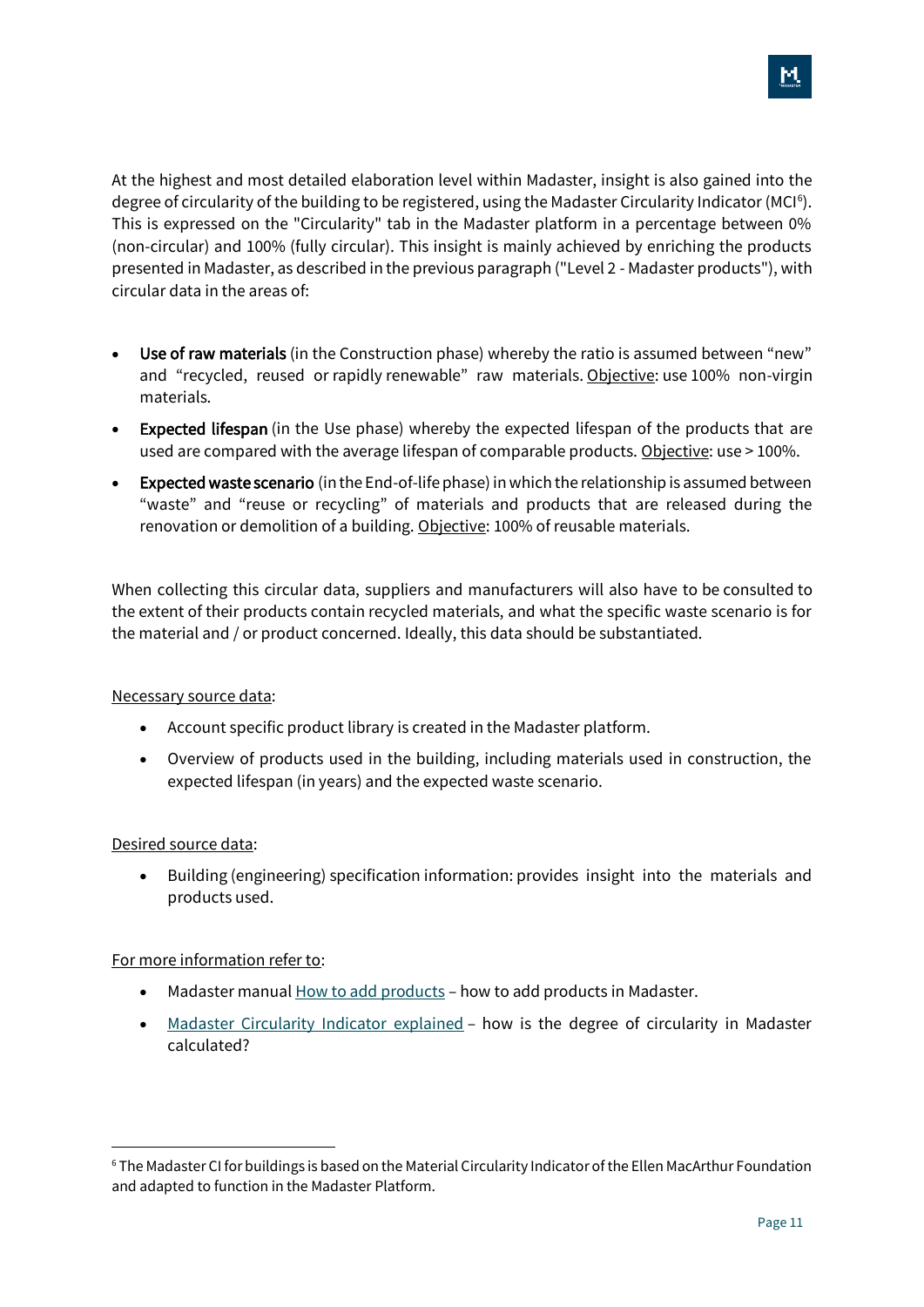### <span id="page-11-0"></span>Step 3- Add material/product in Madaster (optional)

In this step, an inventory is made which materials and products are used in the building. Madaster offers its users to link elements to a 'material' or 'product'. For a more accurate building passport, it is wise to link as many elements as possible to product. It is therefore advisable to determine in advance which elements will be linked to a product and which to material. As a rule of thumb, it can be stated that materials 'in bulk' also remains material (e.g., "concrete"); the remaining is presented as a product, even if this consists entirely of one material.

The Madaster database, which is available for all users, contains an overview of materials that can be linked automatically or manually with elements from source files (IFC/Excel). These materials are defined as 100% new ("virgin") materials, with no recycled content (100% virgin, 0% recycled content) and with a very pessimistic waste scenario (100% incineration or landfill). This materials list can be used if the building passport is developed at level 1 (see paragraph 1.1).

If a material or product does not appear in the Madaster database and to achieve a solid circularity score (MCI) in Madaster (elaboration of the building passport at level 3), it is necessary for the user to add materials and/or products in the platform. For these purposes, it will also have to be investigated among suppliers to what extent recycled parts are used, and what the specific waste scenario is of the material concerned (ideally this information is supported by a "Product sheet" or "EPD" of the product).

With this approach, an "own" database is built up on the Madaster account, which can then be used again when registering each successive building in Madaster. If desired, this database can be shared with other Madaster users and accounts, so that the materials and products from this database are also available for buildings in other accounts, folders or buildings.

For more information refer to:

- Madaster manual **[How to add products](https://docs.madaster.com/nl/en/)** how to add products in Madaster.
- [Madaster Circularity Indicator explained](https://docs.madaster.com/nl/en/) how is the degree of circularity in Madaster calculated?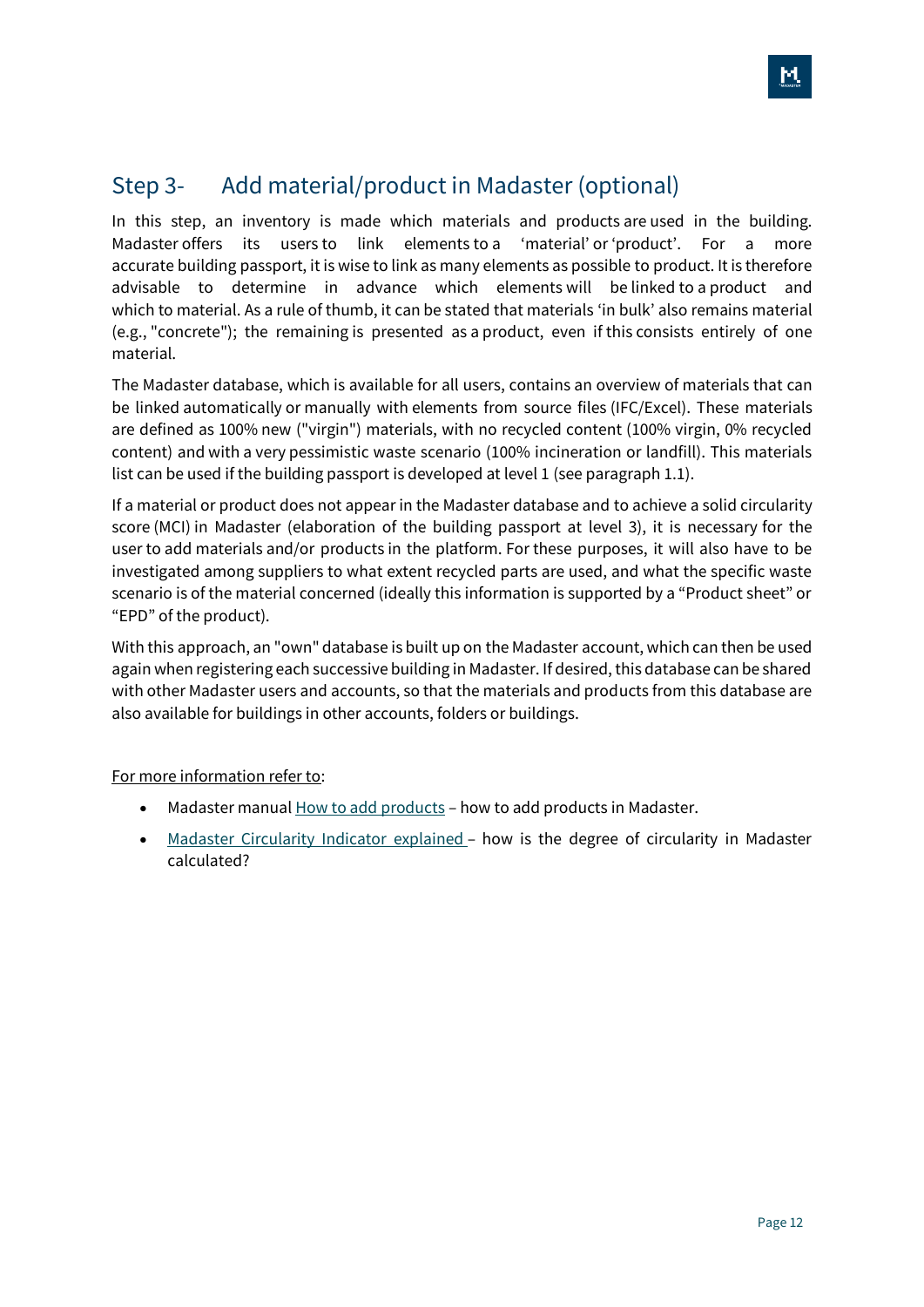### <span id="page-12-0"></span>Step 4- Uploading the source data into Madaster

The Madaster platform can handle two types of source files: an IFC file (based on a 3D / BIM model) and a Madaster Excel template (if no 3D / BIM model is available). In the tab "Dossier", within the relevant building in the Madaster platform, one or more source files can be added (at the same time) consisting of, for example, construction, technical services and architecture.

| <b>ADD FILE</b>                                                                                                                                                                                                                                                     |        |                                      |  |
|---------------------------------------------------------------------------------------------------------------------------------------------------------------------------------------------------------------------------------------------------------------------|--------|--------------------------------------|--|
|                                                                                                                                                                                                                                                                     |        |                                      |  |
| File type *<br>Source file (BIM or Excel)                                                                                                                                                                                                                           |        |                                      |  |
| Are you using Excel? Then use this template.                                                                                                                                                                                                                        |        |                                      |  |
| Classification method *<br>NI-SfB                                                                                                                                                                                                                                   | ÷      | Material Classification*<br>Madaster |  |
| Select file(s) *                                                                                                                                                                                                                                                    |        |                                      |  |
| Select folder*<br>Bronbestanden                                                                                                                                                                                                                                     |        |                                      |  |
| Tags (Press enter or tab to add)                                                                                                                                                                                                                                    |        |                                      |  |
| Data sources and priority                                                                                                                                                                                                                                           |        |                                      |  |
| Languages for enrichment*<br><b>米</b> English                                                                                                                                                                                                                       |        |                                      |  |
| Indicate to which sources in the Madaster platform the elements in the file to be uploaded should automatically be linked and in which order this<br>should be done per element. To add or remove a source, select the '+' or 'x' sign at the end of a source name. |        |                                      |  |
|                                                                                                                                                                                                                                                                     | CANCEL | <b>SAVE</b>                          |  |

*Picture 5: Upload source file (IFC/Excel) in Madaster.*

 $\mathbf{r}$ 

During the import process in Madaster, source files are automatically validated for completeness in terms of: (1) material description, (2) classification code and (3) geometric data. In addition, based on the material description, the platform will attempt to link each element in the uploaded source file to a corresponding material or product registered in the databases selected by upload. If the material description of an element is recognized, the Madaster system will automatically link the element. If no automatic linking takes place, it is possible to manually link the element at a later stage in Madaster (see step 5 "Checking & enriching source data"). Alternatively, the source file requires modification first and a new version of the IFC file is uploaded and processed in Madaster.

To make this automated matching process as effective as possible, prior to processing the source files, a selection can be made, and priority given to relevant data sources in the Madaster platform. The selected sources are used during the automated matching process.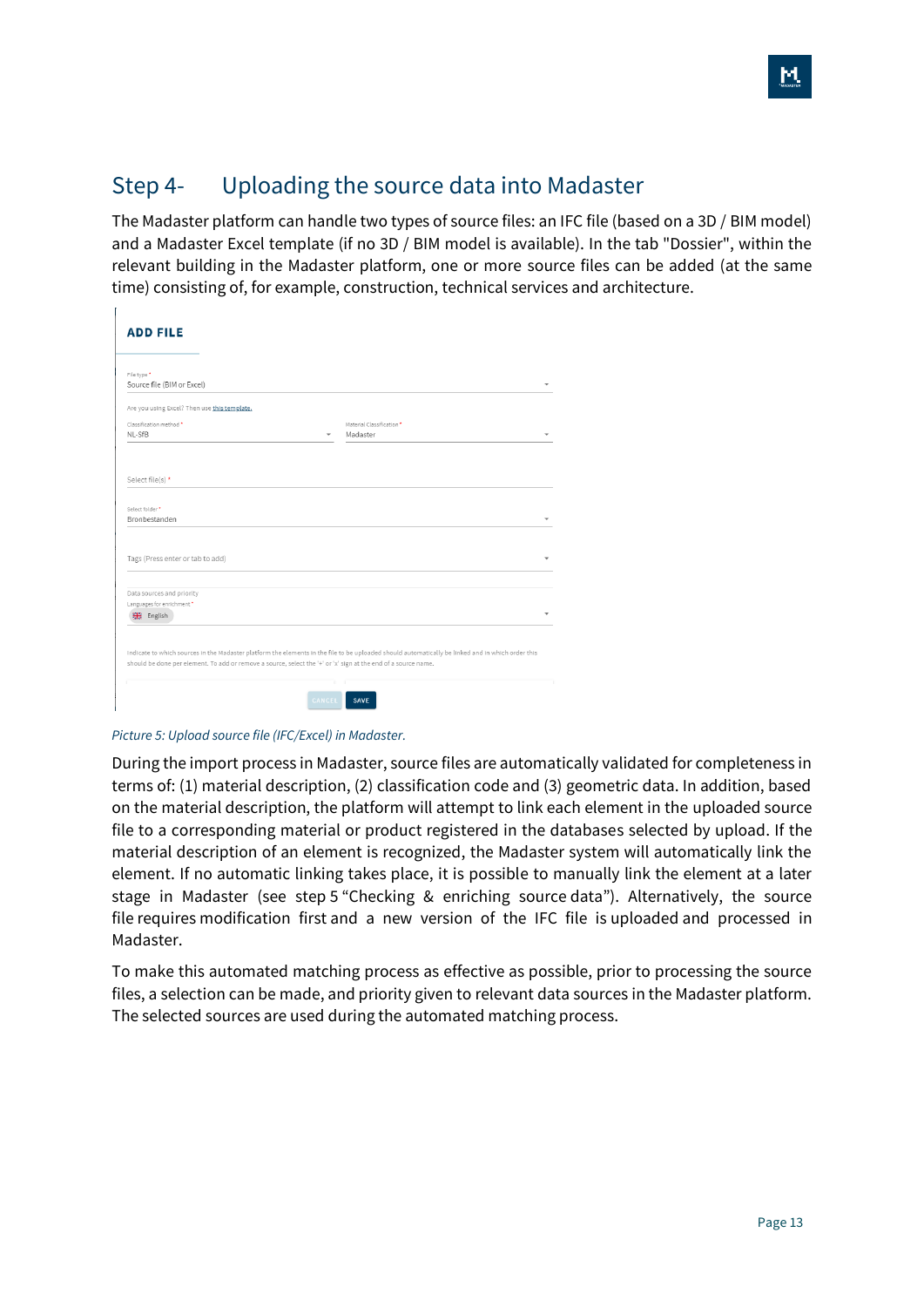| Databronnen en prioriteit                                                                                                                          |           |                       |          |
|----------------------------------------------------------------------------------------------------------------------------------------------------|-----------|-----------------------|----------|
| Geef aan op welke bronnen in het Madaster platform de elementen in het te uploaden bestand automatisch gelinkt moeten gaan worden en in welk       |           |                       |          |
| volgorde dit moet gebeuren per element. Selecteer voor het toevoegen dan wel verwijderen van een bron het '+' of 'x' teken aan het einde van een i |           |                       |          |
| naam. Voor informatie over de samenstelling van de bron: zie <a href="/administration/materials">Administratie - materialen &amp; Producten.</a>   |           |                       |          |
| Beschikbare bronnen                                                                                                                                |           | Geselecteerde bronnen |          |
| Archicad                                                                                                                                           | $^{+}$    | De Groene Afslag      | $\times$ |
| Ecochain                                                                                                                                           | $^{+}$    | Madaster              | $\times$ |
| Nibe                                                                                                                                               | $\pm$     |                       |          |
| <b>NMD</b>                                                                                                                                         | $^{+}$    |                       |          |
| Revit                                                                                                                                              | $^{+}$    |                       |          |
| Stabu                                                                                                                                              | ÷         |                       |          |
| Mitsubishi                                                                                                                                         | $^{+}$    |                       |          |
|                                                                                                                                                    |           |                       |          |
|                                                                                                                                                    | ANNULEREN | <b>OPSLAAN</b>        |          |

*Picture 6: Select and prioritise datasets in Madaster.*

It is important to first select only the source "Madaster", possibly supplemented with the 'account specific ' products library (in this example "Madaster Demo"), if materials and / or products are created in Madaster (in the case of 'Level 2' or 'Level 3'). The "Madaster" database only contains materials (as they appear in the NMD). Users of Archicad (Material Catalog materials) or Revit can choose to select these specific sources if they know that the naming corresponds to the IFC export. The other data sources should only be used for specific purposes.

#### Replace existing IFC file (keep linked elements)

It is also possible to replace an existing IFC file, of which elements have already been automatically or manually linked, with a new version of the IFC file while retaining the linked elements. Instead of the usual IFC upload procedure, this function starts via the upload icon (in Dossier tab) located behind the IFC file to be replaced (see image below).



*Picture 7: Replace existing source file (keep linked elements).*

Subsequently, the regular upload process steps must be followed (as described at the beginning of this chapter). The system then processes the new IFC file and, if a unique element occurs again and was linked in the previous IFC file, will maintain this relationship. Ultimately, only 1 version of the IFC file can be activated in the building dossier. By activating the most recent version, the system will automatically deactivate the former (replaced) version.

For more information refer to:

- [BIMCollab Zoom application](https://docs.madaster.com/nl/en/) how to check the quality / completeness of the IFC file?
- [Madaster User Manual](https://docs.madaster.com/nl/en/) how is the Madaster Platform working?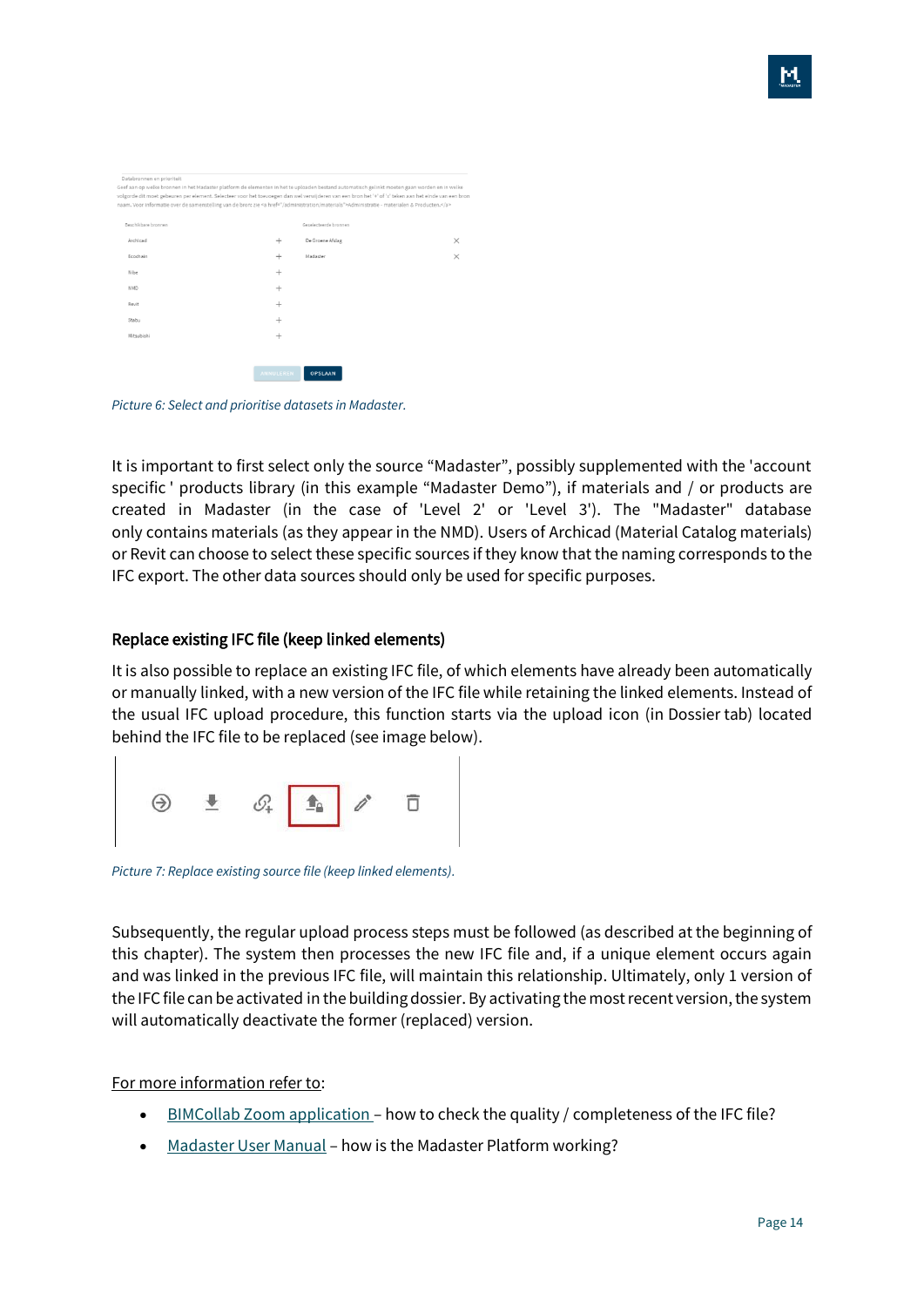### <span id="page-14-0"></span>Step 5- Check & enrich source data in Madaster

After one or more source files have been fully processed in Madaster, the system provides insight into:

- 1. "Quality of the source file":
	- Percentage of elements that contain a material description.
	- Percentage of elements that contain a classification code (e.g., NL-SfB or OmniClass table 21) and are therefore assigned in Madaster to the correct building layer (site, structure, etc.)
	- Percentage of elements that contain geometric information.
- 2. "Quality of the matching process": percentage of elements automatically linked to a material or product in the Madaster database (based on the selected data sources).

Subsequently, in the sub-step "Enrich" in Madaster, it can be checked which material or product is linked to an element from the source file. In Madaster it is only possible to manually establish or adjust a link between element and material or product. There is no possibility in Madaster to manually enrich elements with a classification code or geometric data that is incomplete or missing. This latter data can only be added by uploading a modified source file (IFC or Excel) in Madaster.

Finally, a source file can be made 'active' in Madaster (in the 'confirm' sub-step). This ensures that the results of the source file are shown in the "Building" tab in Madaster. Based on this, it becomes clear (per building layer) how complete the uploaded source data of the building is. A source file can be made active or inactive at any time (depending on user rights). The goal is to get 100% completeness before a source file is activated in the system.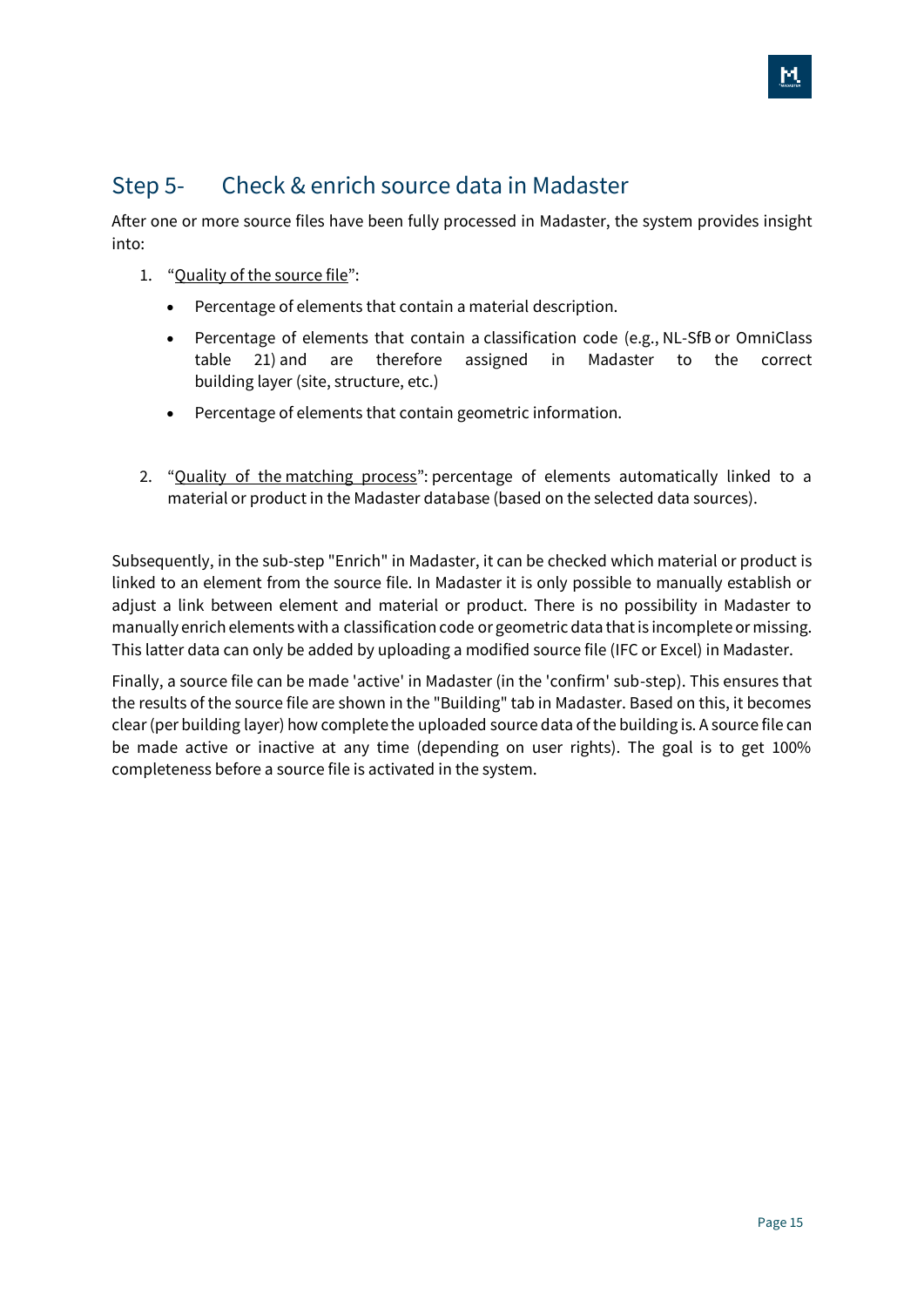### <span id="page-15-0"></span>Step 6- Complete building dossier in Madaster

If the intended set of source files is complete in Madaster and all elements thereof are automatically or manually linked to a material or product in the Madaster database, the final design and / or production models (construction, architectural, technical services, etc.) of the building can be made active in Madaster. The active source data set is the most recent version of the building passport ('Building' & 'Building process' tab) and is also the basis of the financial (residual) value ('Financial' tab) and circular value ('Circularity' tab) of the building in Madaster. Therefore, if multiple source files are active in Madaster, they will be added together. This can lead to duplication, which should be avoided.

In addition to activating the final set of source data files for the specific building, the total building dossier can be completed with available building documents (for example: drawings, certificates, contracts, photos, etc.) can be added in the "Dossier" tab.

| <b>ADD FILE</b>                 |  |  |                          |
|---------------------------------|--|--|--------------------------|
| File type *<br>General document |  |  | $\overline{\phantom{a}}$ |
| Select file(s) *                |  |  |                          |
| Select folder*                  |  |  |                          |
| Dossier                         |  |  |                          |
| Contracts & Guaranties          |  |  |                          |
| Drawings & Calculations         |  |  |                          |
| Productsspecs & manuals         |  |  |                          |
| Suppliers & Certificates        |  |  |                          |
|                                 |  |  |                          |

*Picture 8: Add / archive general documents in Madaster.*

In conclusion, based on the final set of active source data files and the added information, a (version of the) building passport of the building can be generated (in PDF & Excel) on the Madaster tab 'General'. This building passport is automatically filed in the "Dossier" tab under the "Passports" folder.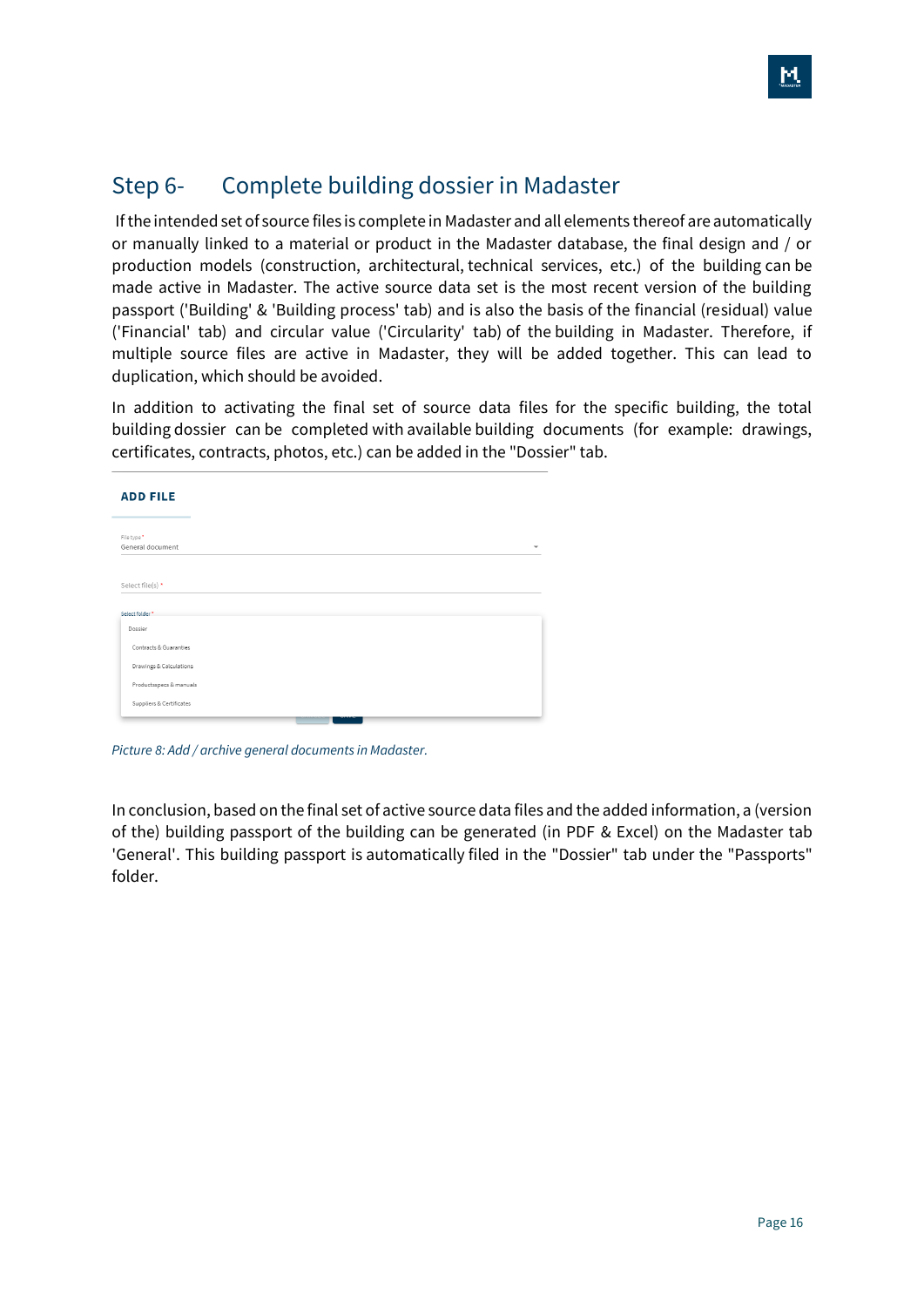### <span id="page-16-0"></span>Step 7- Archive building

As soon as the building file is complete and no further adjustments are made, it can be brought into a so-called 'definitive state' (archived status) in Madaster at a specific moment in time. In this way, an "image" is taken of the building registration and the building is assigned a time stamp and separate archive database in Madaster.



*Picture 9: Archive building.*

Before the building is archived in the platform, the user must assign his own version name and ID to the building.

#### **ARCHIVE THE BUILDING**

| Version Name* |  |  |
|---------------|--|--|
|               |  |  |

Version Identifier

*Picture 10: Archive building (Version name & ID).*

The Madaster platform then creates the building archive consisting of a collection of active source files, linked materials & products, and available general building documents. Finally, a new building passport is generated from the archived building.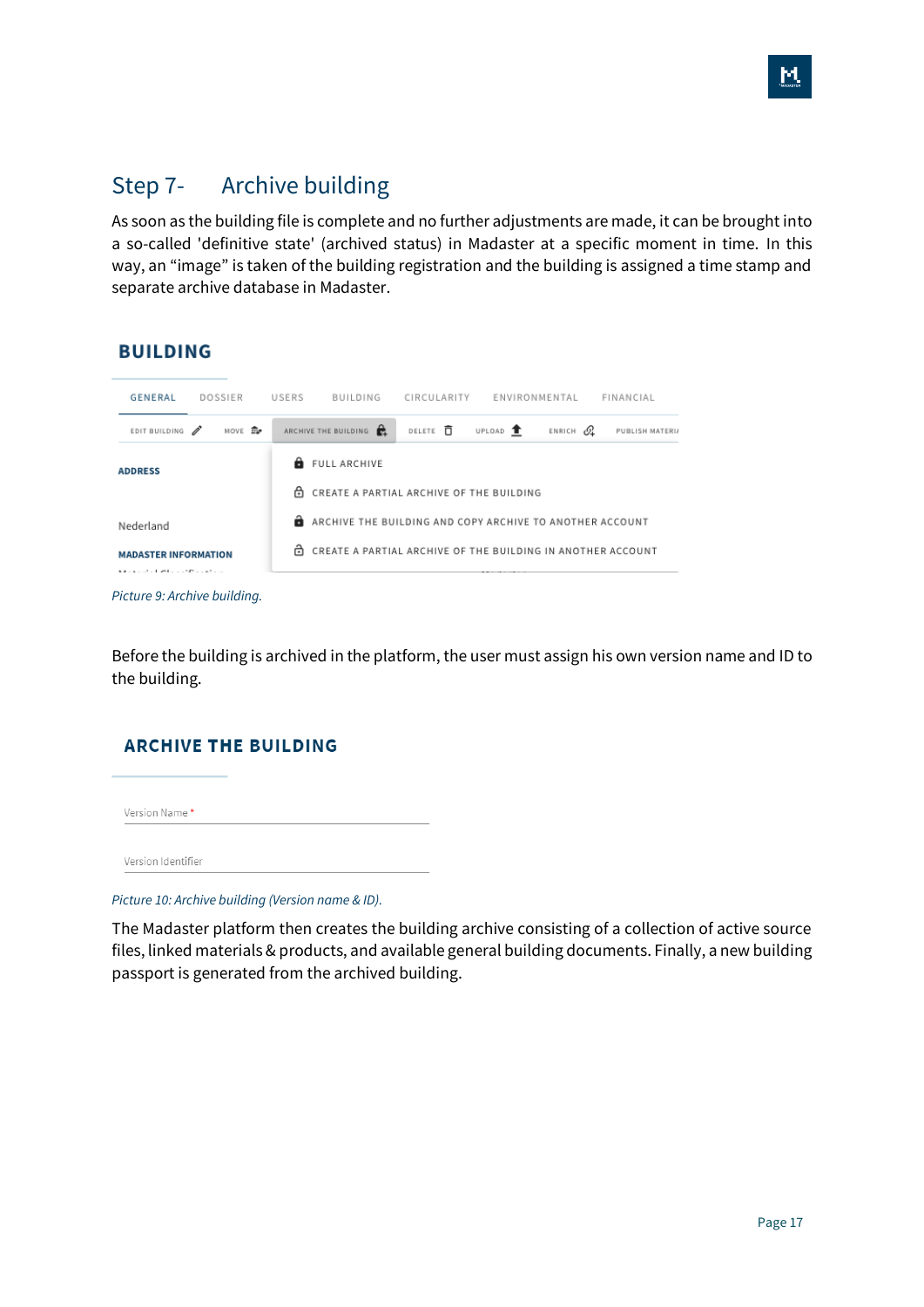

*Picture 11: Archive building (Version name & ID).*